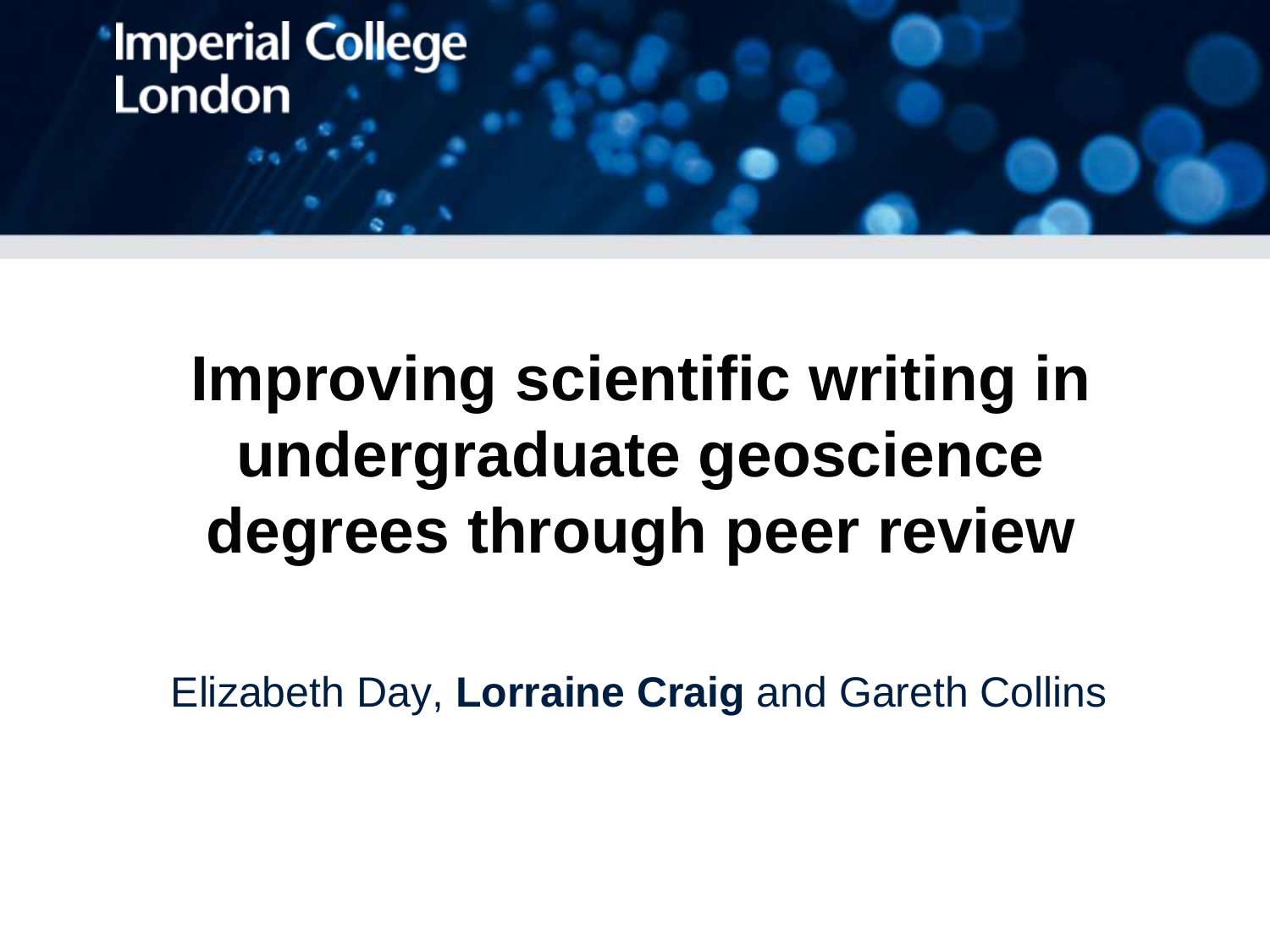## **Geosciences at Imperial**

- We offer 4 undergraduate degrees in geosciences at Imperial College London
- Students on all degrees carry out at least one major piece of scientific writing coursework in all years of the degree.
- Many of our students have not written an essay since they took GCSEs, and are not necessarily confident writers.

| <b>Degree</b>             | <b>Prerequisites</b>                             |
|---------------------------|--------------------------------------------------|
| Geology                   | 2 A-levels from:<br>Maths                        |
| Petroleum<br>Geosciences  | <b>Physics</b><br>Chemistry                      |
| Geology and<br>Geophysics | Geology<br>Geography                             |
| Geophysics                | Maths and<br><b>Physics A level</b><br>required. |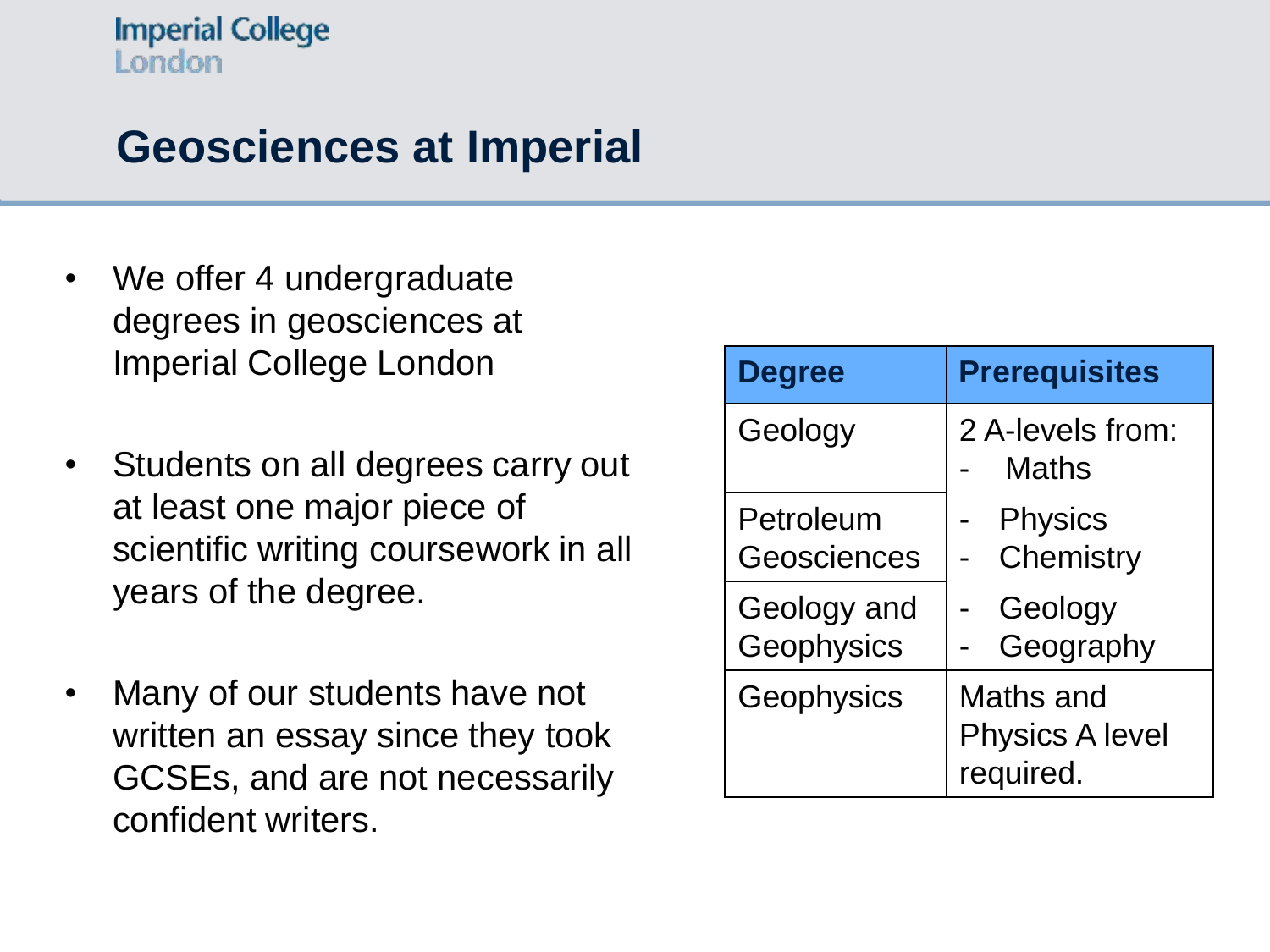## **Undergraduate background**

- Around 30% of our students are international students
- For students who struggle with studying in English the "Centre for Academic English" runs courses.





• Most students have specialised in science subjects at school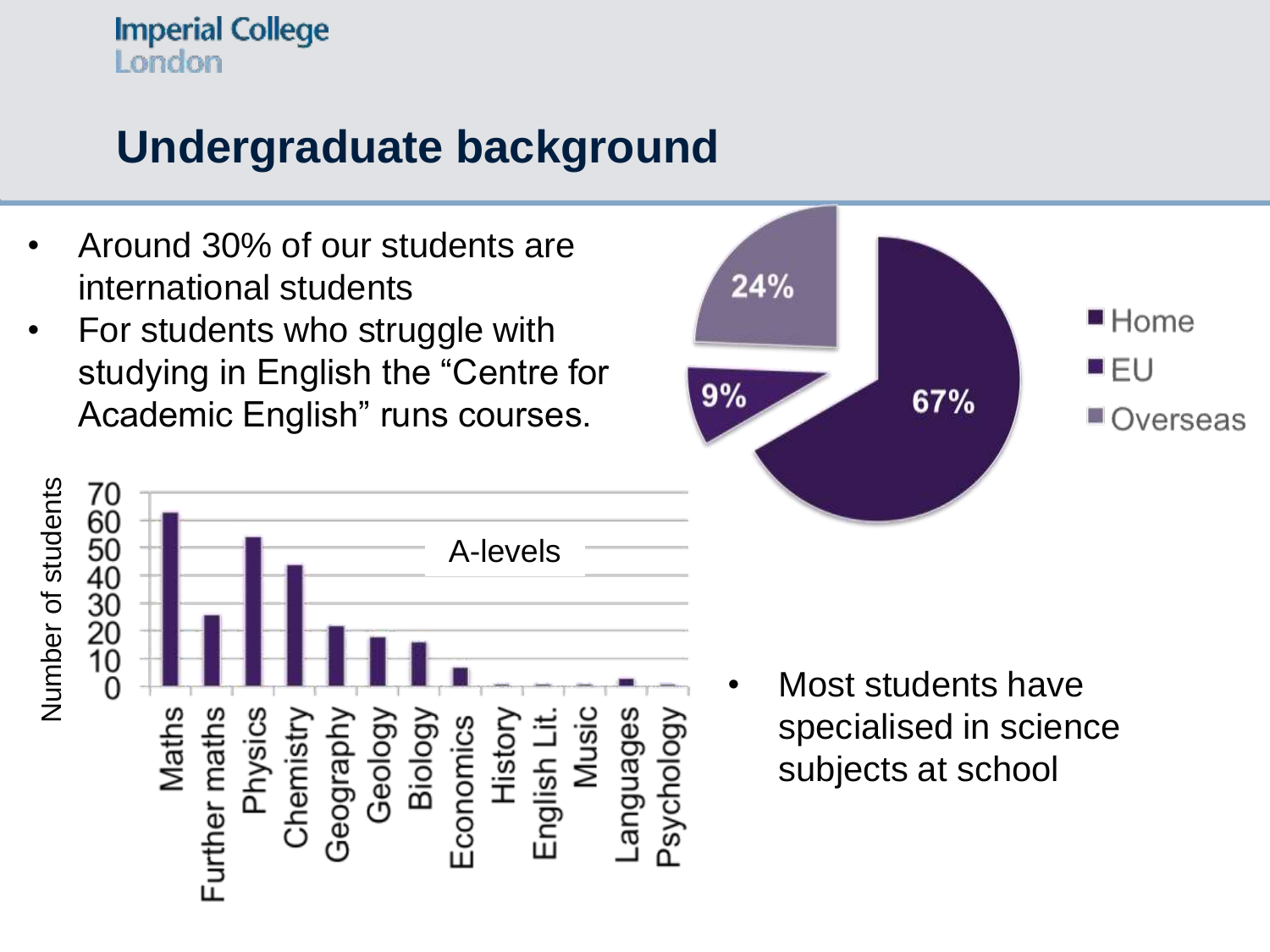## **Improving writing – motivations**

- Staff note that they write similar feedback comments on written work of students in all years in the degree.
- These comments frequently refer to issues with **structuring work**, **referencing**, and a lack of understanding of the importance of **peer reviewed scientific sources**.
- Students also appear to struggle with **project management** in large pieces of work, especially early in their degrees.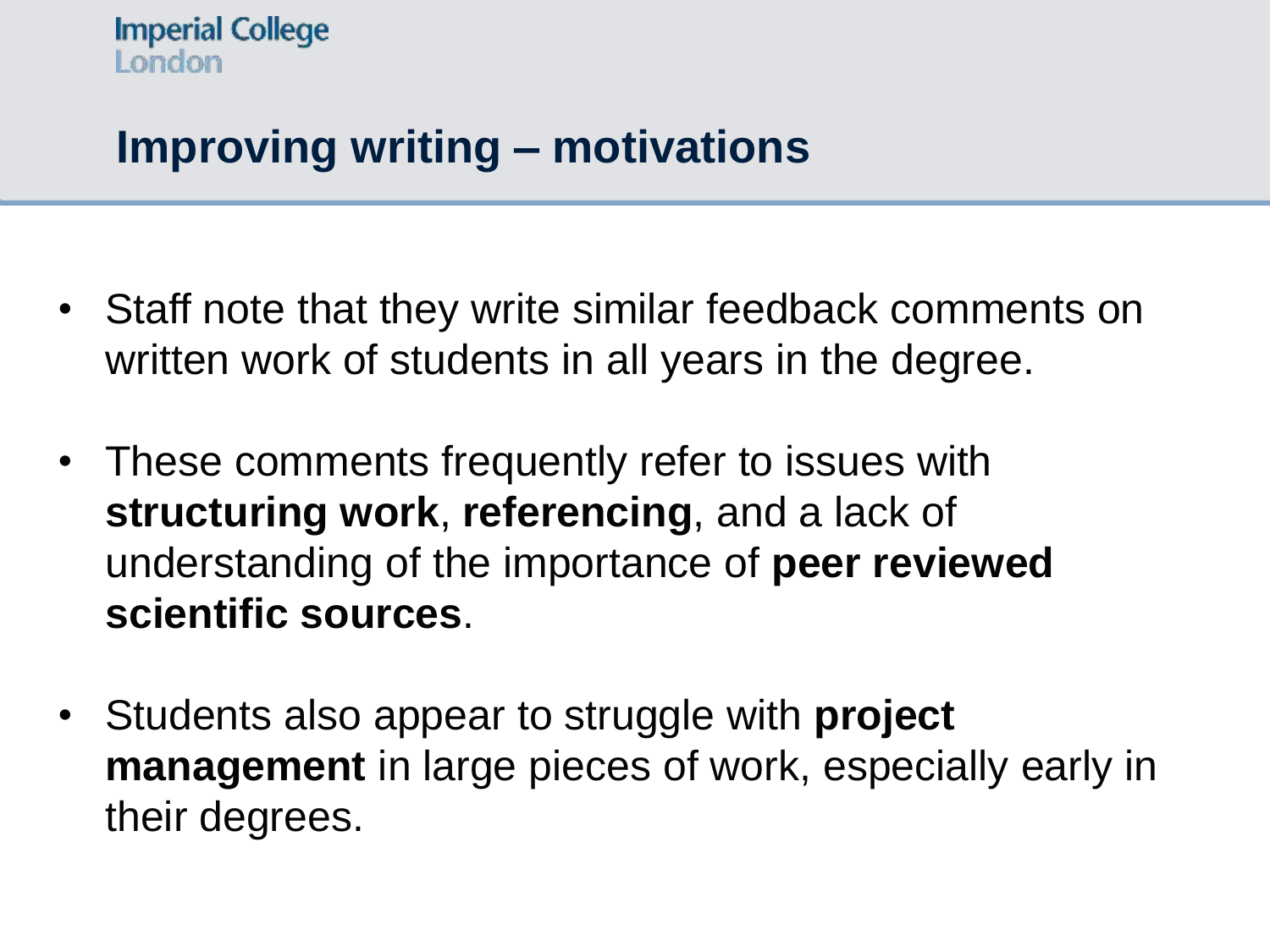## **Improving writing – aims**

- How can we encourage a culture of **redrafting** work frequently, and considering previous comments to strengthen our undergraduates' writing skills?
- How can we help our students to learn how to deliver constructive **criticism** of the work of others?
- How do we improve their understanding of the role of **peer review** in scientific publishing and prepare them for potentially submitting the undergraduate projects to journals?

**In 2015-16 we introduced a cross-year "peer review" component in 2 modules, to address these concerns. This was partly motivated by the success of peer-marking in numerous studies.**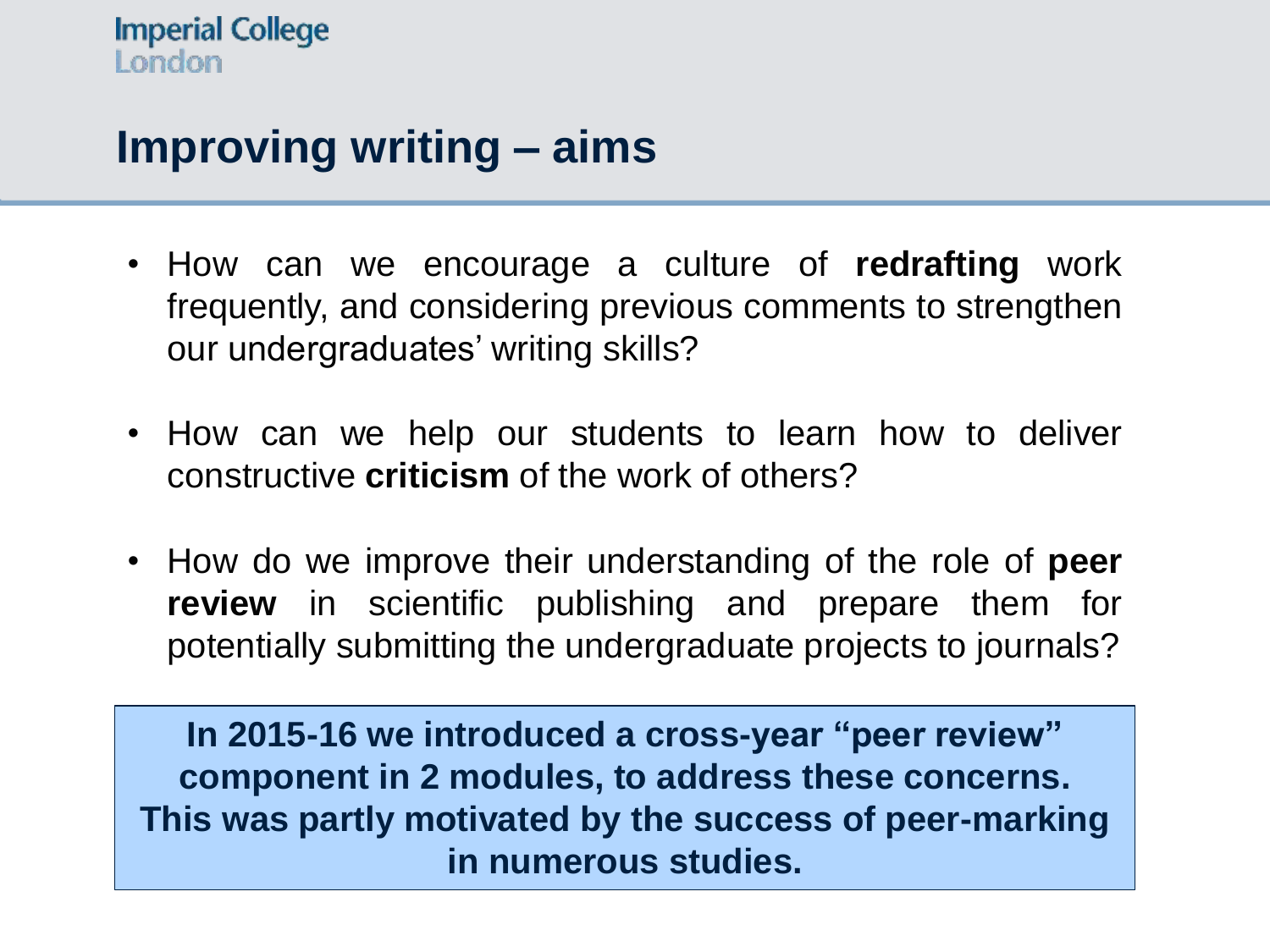## **Peer marking**

•Peer marking has been used with success in a range of undergraduate teaching. See: - Bloxham & West, *Assessment & Evaluation in Higher Education*,

- Stanier, *Journal of Geog. in Higher Ed.,*1997

•However, there can be gender biases in peer marking (see Falchikov & Magin, *Assessment & Evaluation in Higher Education*, 1997)

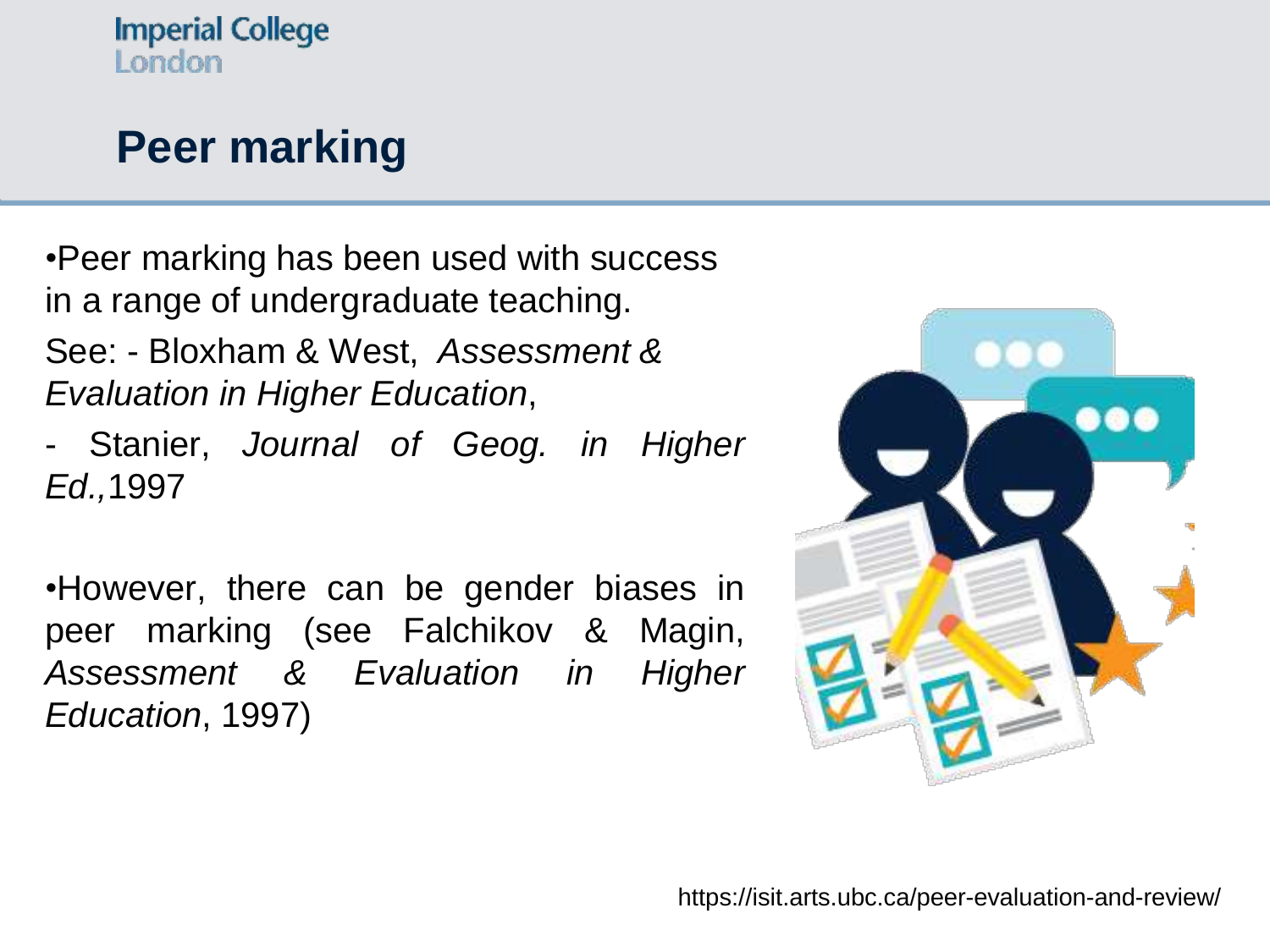## **Year 1 – "Projects and Tutorials"**

All first years (~80 students) write a 2500 word essay on a geoscience topic of their choice.



Students learn how to access library resources, report writing, project management in workshops throughout term 1.

Titles and outlines are discussed with personal tutors

*Example essay topics T-Rex: The Most Furious Carnivore to have Walked the Earth The Precambrian explosion and the Green River shales The Geology of Mars Flow Mechanics of Pyroclastic Deposits Processes involved in the formation of diamonds Ophiolites - Their Origin and Distribution Did Volcanism Cause the K-T Extinction? Sedimentary Processes on the Belizean Barrier Reef Hot Spots, an example of Intraplate Volcanism*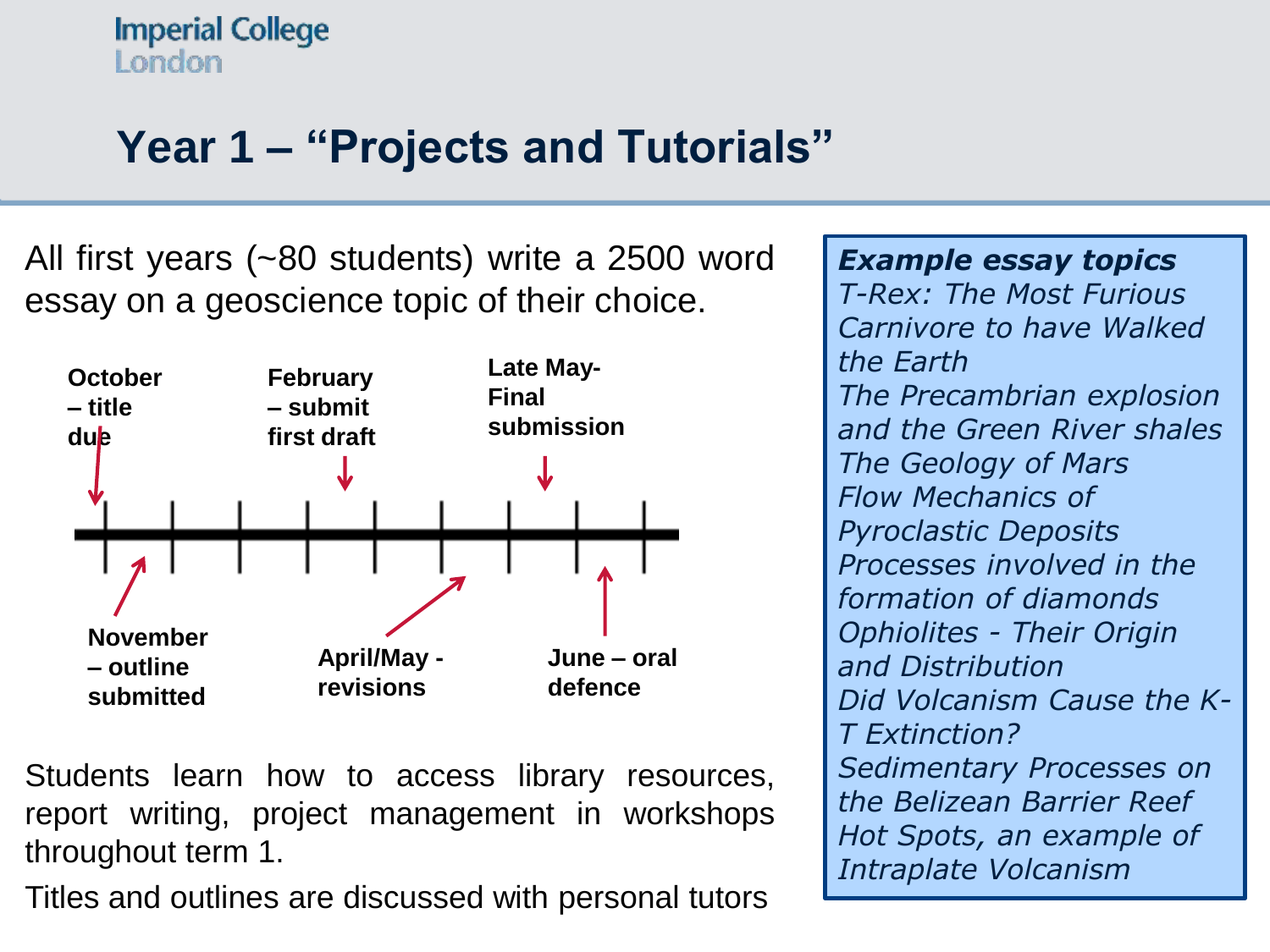## **Year 4 – "Science Communication"**

- All fourth years attend Science **Communication**
- This module is designed to strengthen their communication skills while they complete MSci undergraduate projects.
- In 2015-16 introduced a "Peer Review" component, where fourth years "review" the draft first year essays.

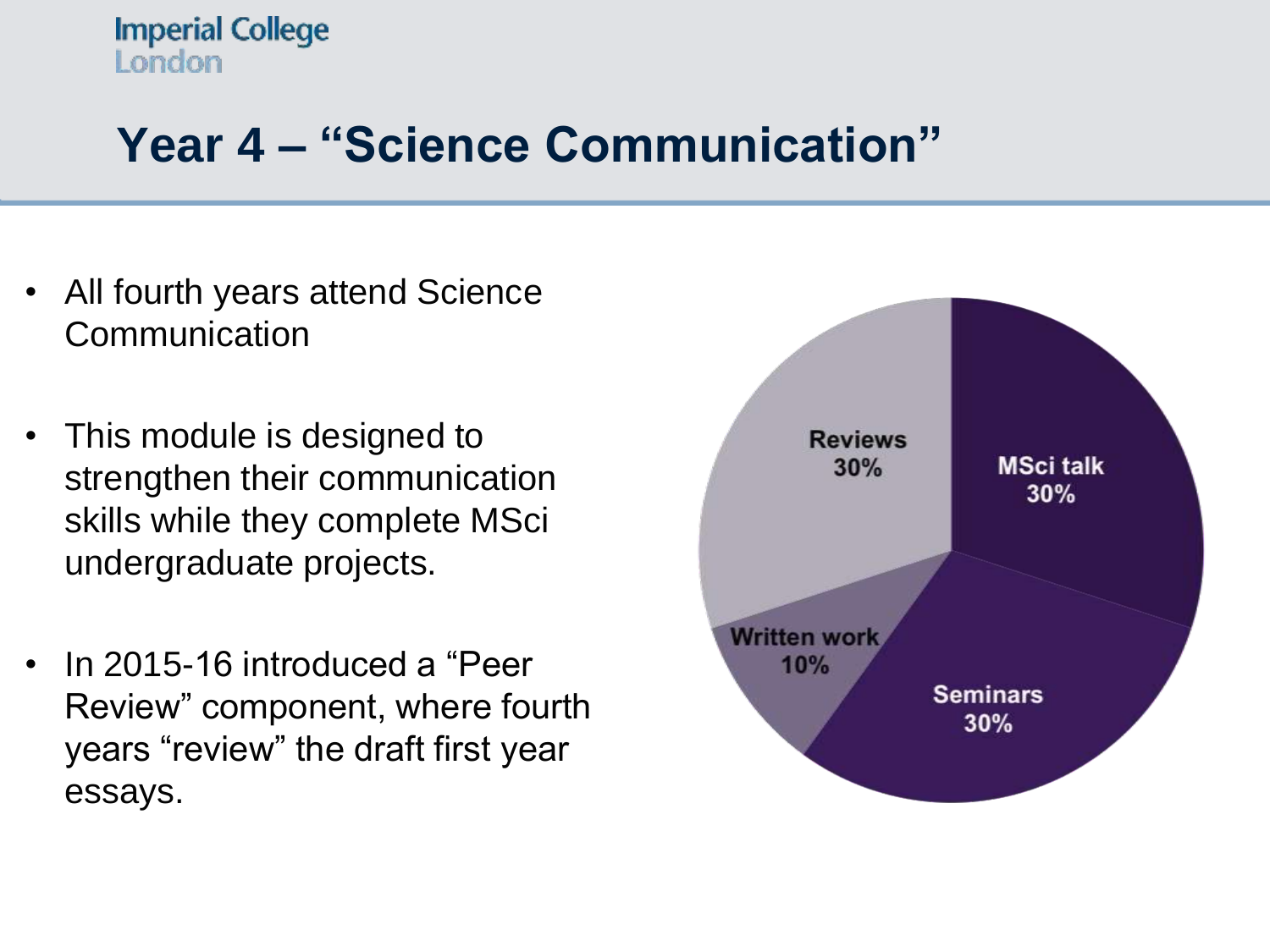## **Essay and "review" timeline**

**October** – Peer review introduced to year 4. Applications accepted from volunteer undergraduate associate editors (~15 students)

**Year 1** revise and resubmit their essays for assessment in May.

**Year 4**'s reviews are marked by staff.

**February** – year 1 submit first drafts of essays, which will receive 2 reviews. Editorial team convene and assign reviewers.

**March** – reviews are sent to associate editors for inspection. Decision letters are written and these are distributed to year 1.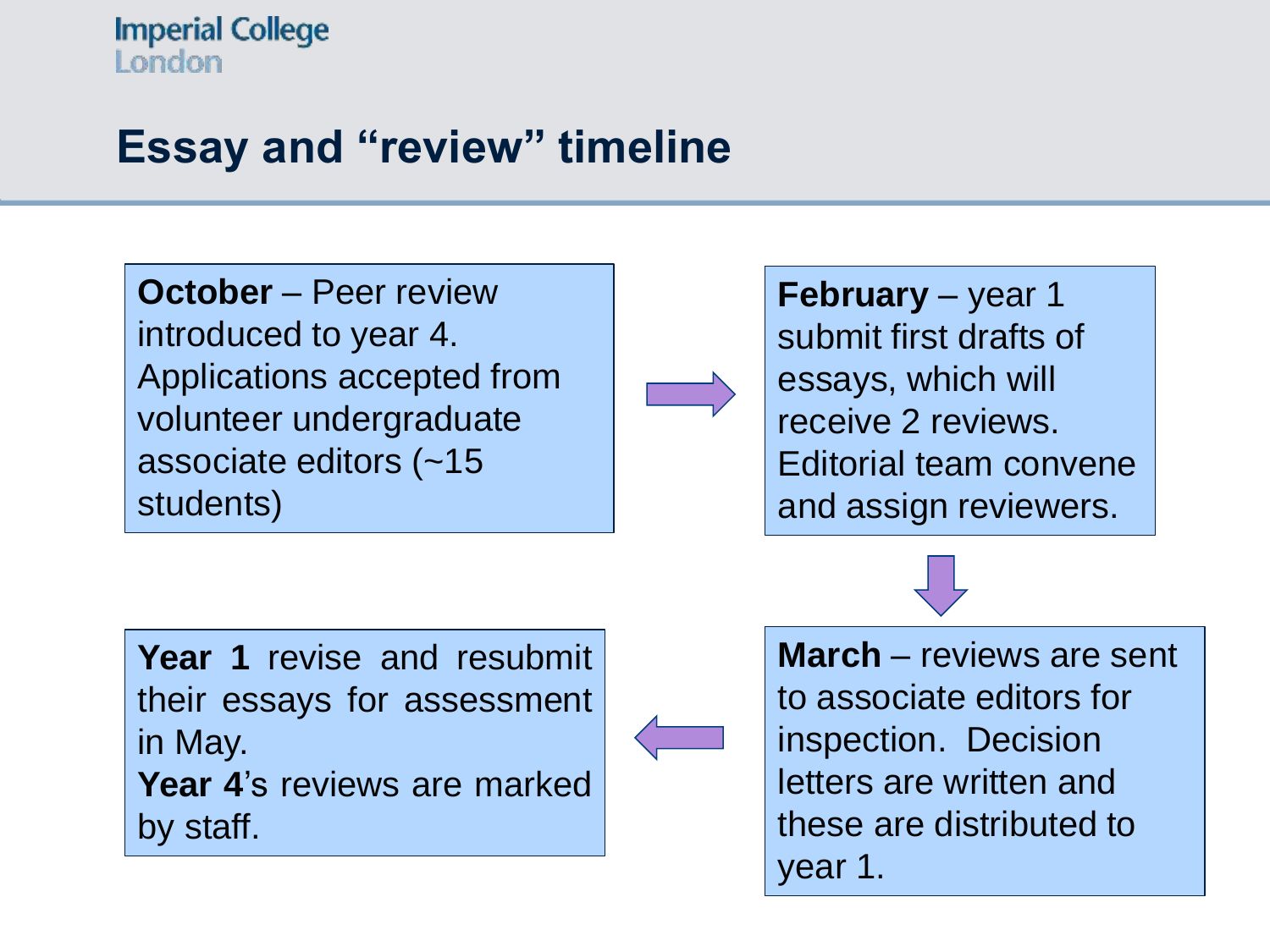## **Allocation of reviewers**

- A volunteer team of fourth years acted as "associate editors"
- Based on a list of anonymised essay titles they allocated essays to 2 reviewers each in an editorial meeting.
- Every fourth year reviewed 4 or 5 essays, which should have matched their geoscience interests.
- Associate editors were also asked about any potential conflicts of interest

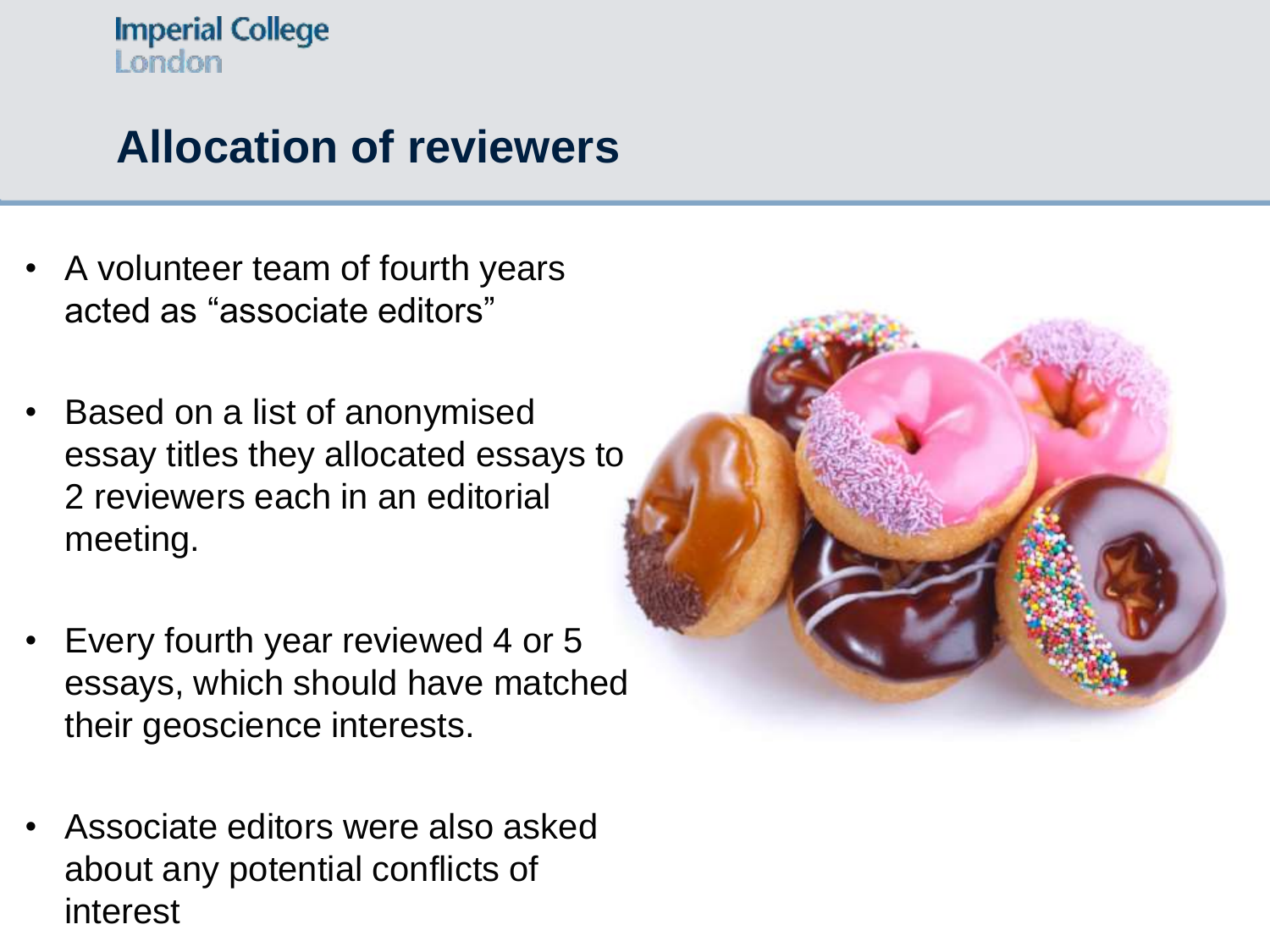### **Guidance for reviewers**

- Fourth years had a lecture on peer review and academic publishing, drawing heavily on Nicholas, K. A. and W. S.Gordon (2011), A Quick Guide to Writing a Solid Peer Review, Eos Trans. AGU, 92(28), 233.
- All students received written guidelines on how to complete the reviewer forms.

#### **JESE** reviewer guidelines

Thank you for reviewing manuscripts submitted to JESE

#### The aims of this review exercise are to:

- $\checkmark$  Get insight into scientific writing by reviewing other assignments
- $\checkmark$  Learn from comparison by seeing other students' work
- $\checkmark$  Improve understanding of subject matter
- ü Develop **generic skills**
	- Critical thinking
	- Problem solving
	- Delivering constructive feedback

#### **Your tasks:**

- $\checkmark$  Read the drafts thoroughly (ideally once quickly and again in detail)
- $\checkmark$  Annotate/make notes
- $\checkmark$  Decide on the strengths/areas for improvement
- $\checkmark$  Complete review form for each report
- $\checkmark$  Spend approximately the same time (~2 hours) on each review
- $\checkmark$  Aim for balance highlight strengths as well as areas for improvement
- $\checkmark$  **Be specific** include explanations & examples (page or line numbers)
- $\checkmark$  Prioritise attend major issues first (message, structure, organisation) then move onto finer detail
- $\checkmark$  **Focus** on material & content (NOT the writer)
- ü **Be diligent & respectful** – take care & think about how you would feel if you received the review
- $\checkmark$  Proof-read reviews!

#### Your reviews will be assessed based on:

- $\checkmark$  Balance did the review both highlight strengths & suggest areas for improvement?
- $\checkmark$  Insight did the review improve scientific content?
- $\checkmark$  Helpfulness did the review contain specific suggestions to implement?
- ü Clarity- was the review well-written and easy to understand?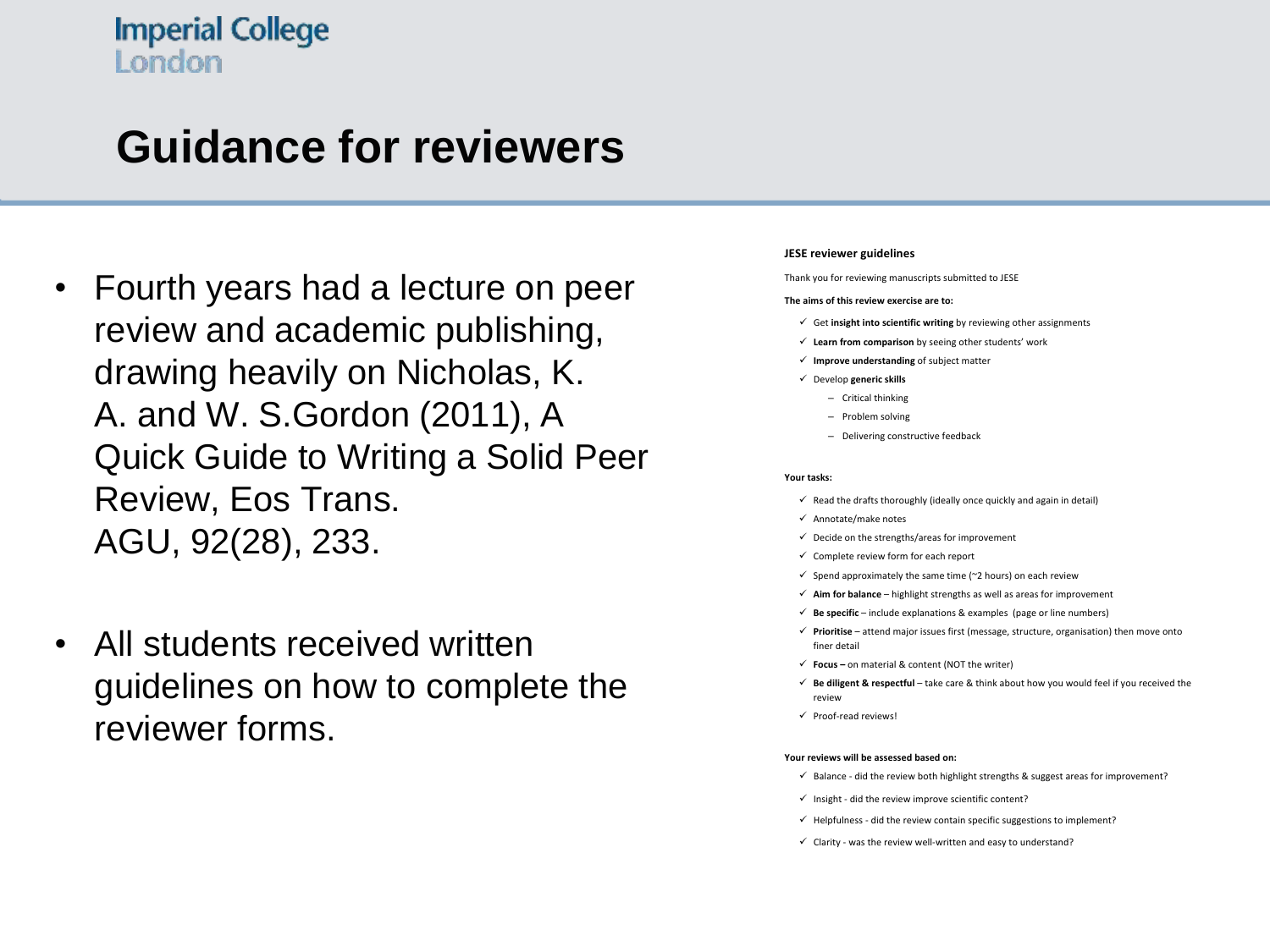## **Reviewer forms**

- Reviewer forms were screened by associate editors for appropriateness
- Associate editors wrote decision letters which summarized the reviews and recommended minor or major revisions.
- Decision letters, reviews and, in some cases, annotated essays were returned to first years in late April.

#### **JESE reviewer feedback form**

Complete one form per report and submit via ESESIS. The questions under each section are for guidance and do not need to be answered specifically. Boxes expand to fit content.

#### **Project title:**

#### **Overall evaluation**

Briefly comment on your overall assessment of the strengths and weaknesses of the report. Does the report achieve its objectives? Are the conclusions justified? Is it well written and in an acceptable format for publication? Does the report require major or minor revisions prior to final submission?

#### **Introduction**

Does the introduction motivate the problem? Does it explain the problem and why we should care? Does the ntended reader need all the facts in the introduction? Is it clear why this report should be written at all?

Major comments

Minor comments

#### **Background / Main body**

Does the background section provide an adequate summary of work on this subject? Are there important missing references? Is the scientific content correct (to the best of your knowledge)? Does each paragraph lead to some deduction in its final sentence, either plainly stated or very clearly implied? If not, are the paragraphs without a deduction necessary? Are paragraphs suitably linked? Does the body lead to a conclusion? Are there any facts or deductions in the body that are not in the conclusion? If so, can the argument be developed without them?

Major comments: 

Minor comment:

#### **Conclusions**

Does the report have a clear conclusion? Is the conclusion consistent with and justified by the arguments? Are there any facts or deductions in the conclusion that are not in the body? Are the steps in the conclusion in the same sequence as in the body? Can the conclusion be understood without reading the rest of the report?

Major comments: 

Minor comment:

#### **Technical layout**

Please comment here on the technical layout of the report (e.g. subheadings, formatting, presence of typos/grammatical errors etc., correct and consistent citation/referencing style, quality of figures and captions etc.

Major comments

Minor comments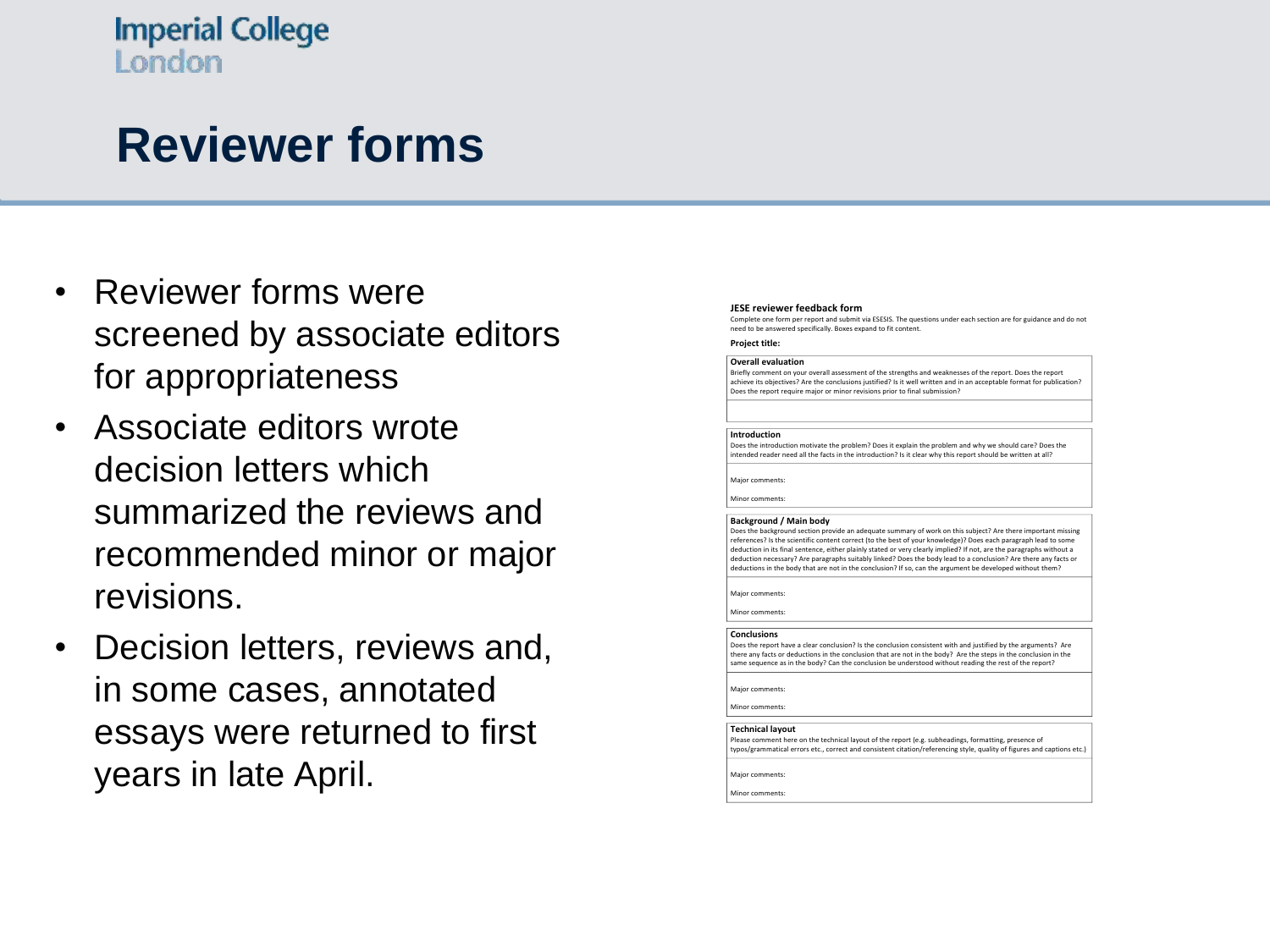### **First year experiences**

- Students enjoyed on the "real-life" revision experience and found most comments to be very helpful and considered.
- More essays were awarded first class marks.
- Despite inspection of reviews by associate editors, some comments were a little too blunt and knocked first years' confidence. Having two reviews and a decision letter softened this somewhat.
- Informal mentoring occurred, where reviewers recommended elective modules given the interest shown by year 1 in topics.

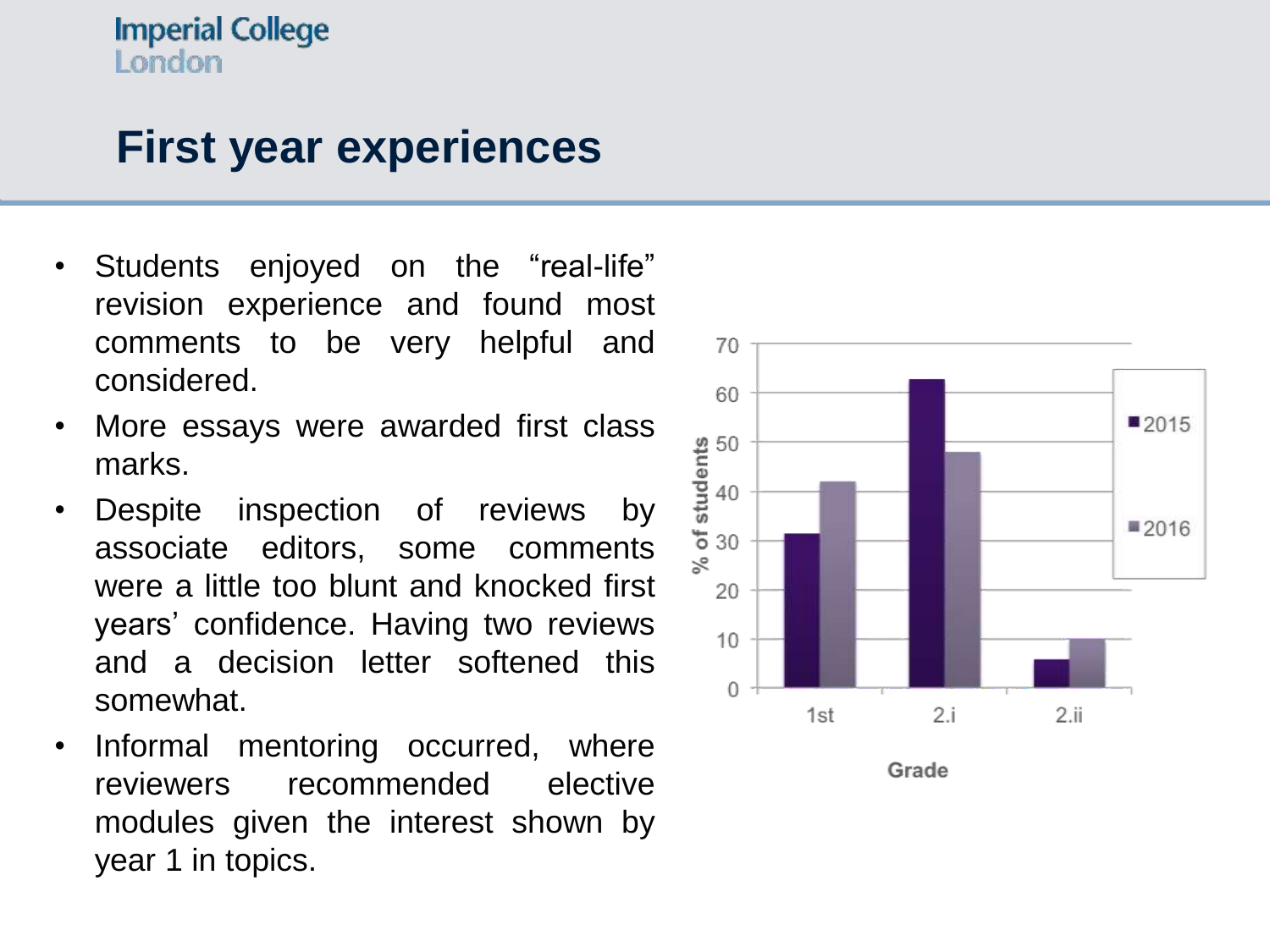### **Fourth year experiences**



- Most students were very positive about reviewing and received high marks.
- They enjoyed being on the "other side of the fence" and critically reading projects.

• Students also commented on having a greater appreciation of the effort that went into marking their work.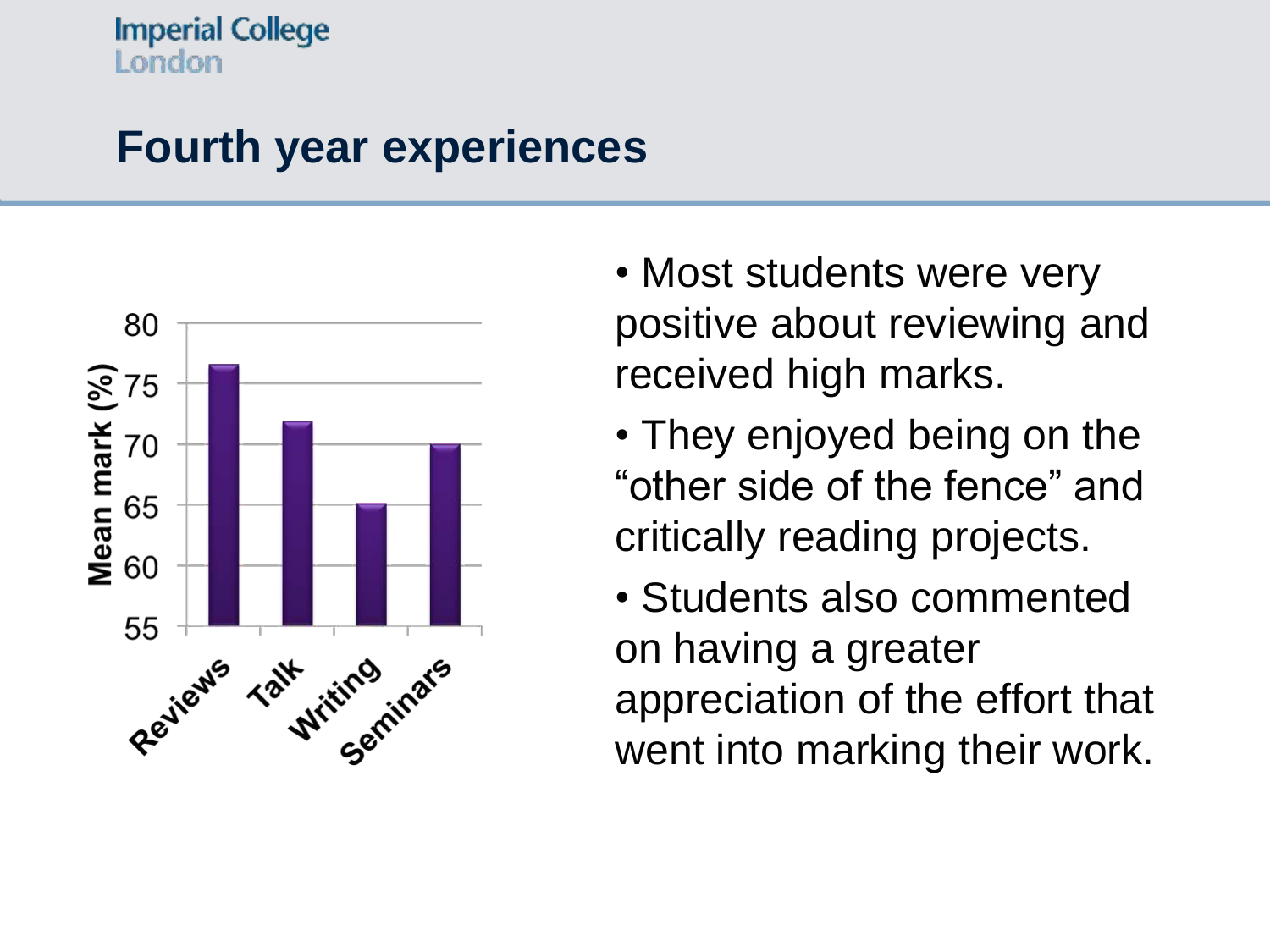### **Marker experiences**

Projects are graded by a team of specially trained graduate students and postdocs. Markers also carry out oral defences (unmarked) with all students and complete feedback forms

Markers discuss their experiences favourably, especially those who were undergraduates at Imperial:

- good training for reviewing scientific papers
- included as teaching experience on their CVs.

#### **JESE reviewer feedback form Project title:**

#### **Technical layout**

Students were asked to produce a 2500 word article  $(+/- 250$  words) in the style of a paper from the Journal of the Geological Society of London. Please comment here on the technical layout of the report (e.g. well formatted, presence of typos/grammatical errors etc. correct and consistent citation/referencing style, presence of figures etc.). If people have submitted their manuscript in draft form, note that the final submission must match GeolSoc formatting. 

#### **Scientific Content**

Please comment on the scientific quality of the written work. Is there good evidence of wide ranging research (circa 20 references?) and understanding? Please note any scientific errors. Referencing should mostly be from peerreviewed iournals; websites and lecture notes are rarely acceptable sources

#### **Other comments**

Does this style fit an academic piece of scientific writing? Are there any structural changes you would recommend? Please note any advice below.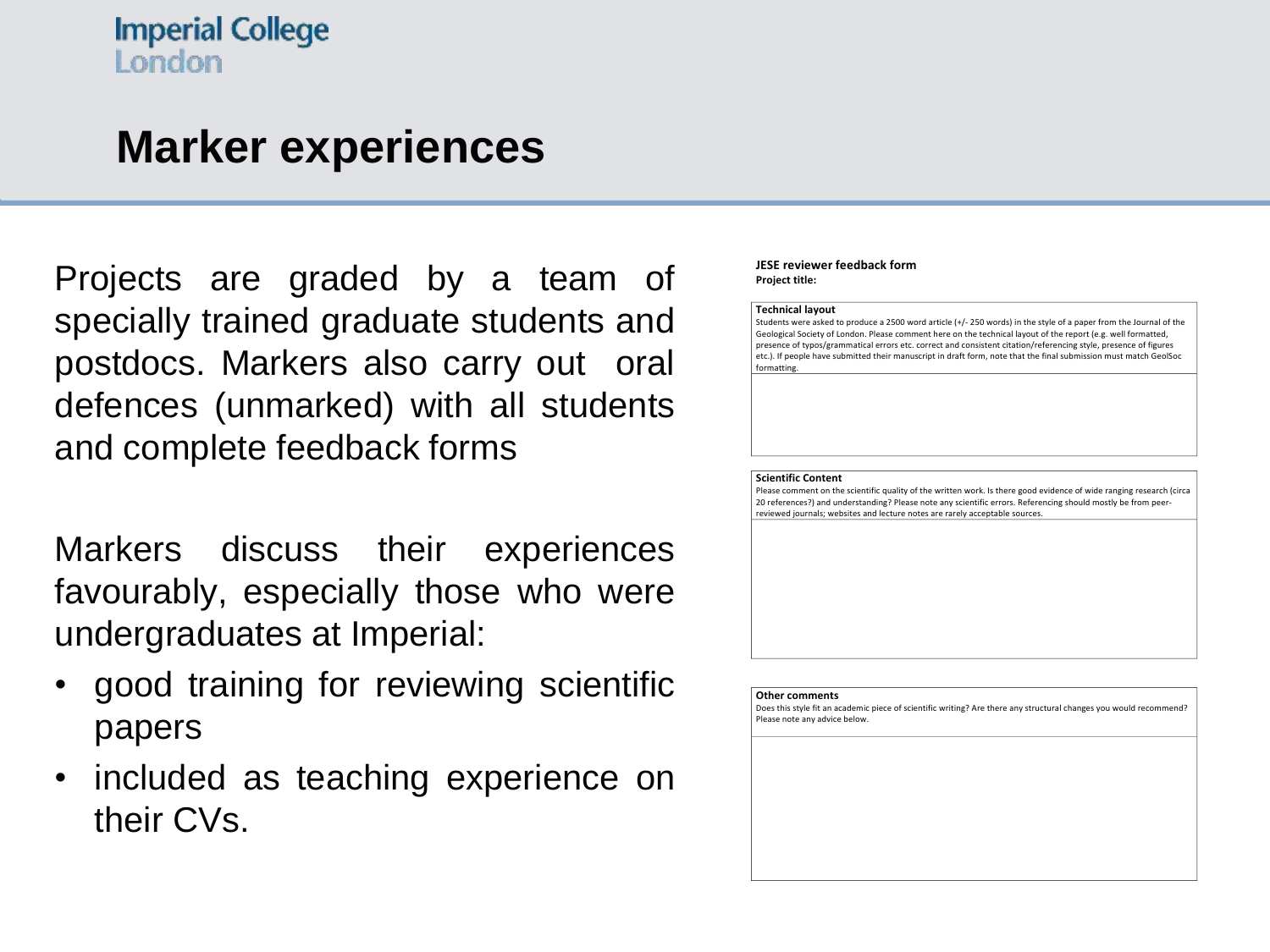### **Future plans**

• Incorporate technology to assist with administrative load.



- Develop the teaching given to first years on report writing to incorporate more pedagogically reasoned approaches.
- Continue to monitor achievement across all student backgrounds to ensure fair assessment.
- Intervene with weaker reports at the revision stage